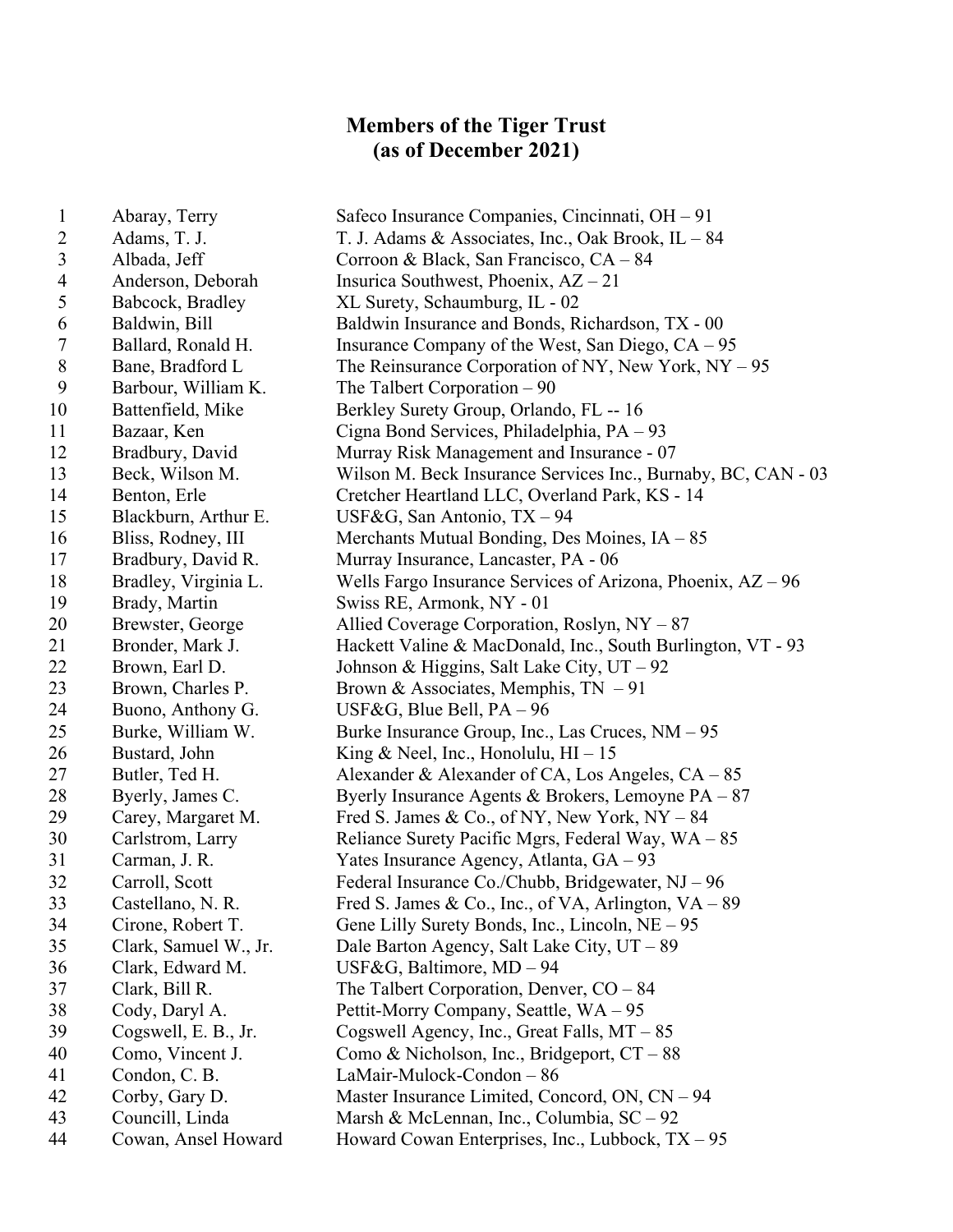Cowan, Howard Acrisure dba Cowan-Hill Bond Agency, Lubbock, TX - 17 Cox, Gordon D. Fireman's Fund Insurance Co., Toronto, ON, CAN – 84 Cronin, Mikal F. Minard-Ames Insurance Group, Phoeniz, AZ – Cunningham, Edward CNA Surety, Oklahoma City, OK – 94 Curtin, John J., Jr. Francis H. Curtin Insurance Agency, Cambridge, MA – 86 Daley, John J. California Insurance Center, Walnut Creek, CA - 02 Darby, Lorrin A. The Cogswell Agency, Inc., Great Falls, MT – 97 52 Davis, Bill Leslie Wright & Rolfe Limited, Vancouver, BC, CAN – 85 53 Deal, Steve Boley-Featherston-Huffman & Deal, Wichita Falls, TX – 86 deMontigny, Huguette Reed Stenhouse, Ltd., Montreal, Quebec, CAN – 86 Dominiani, David A. Byerly Insurance Agents & Brokers, Lemoyne, PA – 91 Dougherty, Dennis R. Cedarleaf, Cedarleaf & Cedarleaf, Inc., St. Paul, MN – 88 Downs, Paul R. Cleverdon & Co., San Francisco, CA – 84 Driscoll, Brian R. J. Barry Driscoll Insurance Agency, Braintree, MA – 85 Driscoll, J. Barry J. Barry Driscoll Insurance Agency, Braintree, MA – 87 Dunlap, Stephen F. The Dunlap Corporation, Auburn, ME – 86 Dykes, David Reed Stenhouse Limited, Vancouver, BC – 87 Edmunds, Brian Morris & MacKenzie Limited, Toronto, ON, CAN – 85 Edwards, II, Mark W. McGriff, Seibels & Williams, Birmingham, AL - 03 Elia, Richard A. (Honorary) Stevenson Environmental Svcs (John Hoffman's client) – 93 Ely, Stephen L. Reed Stenhouse, Ltd., Toronto, ON, CAN – 89 Etemadi, Joshua Construction Bonds, Inc. A Dvision of Murray Securus – 19 67 Eubank, Wallace W. Eubank Insurance & Bonds, Salt Lake City,  $UT - 87$  Fallen, Jerry E. Robert E. Miller Insurance, Kansas City, MO – 87 Farr, Barry R. Constructors Bonding, Inc., Tempe, AZ – 97 Faulconbridge, Pattie Jardine Rolfe Limited, Vancouver, BC, CAN – 93 Faust, William E. Saldana & Associates, Inc., Riverdale, NJ – 95 Feaster, Roger Alexander & Alexander, Kansas City, MO – 87 Ferris, Douglas M. Dan Bottrell Agency, Inc., Jackson, MS – 94 Field, Litton E.S., Jr. T. C. Field & Company, St. Paul, MN – 90 Findley, Donald A. Reed Stenhouse, Vancouver, BC, CAN – 84 Fitzgerald, J. B. CIGNA Bond Services, Philadelphia, PA – 88 77 Fleck, Charles H. The Talbert Corporation, Denver, CO – 87 Fleiss, Roger I. The Talbert Corporation of Utah, Salt Lake City, UT – 93 Fletcher, Stephen C. Murray Insurance Associates, Lancaster, PA – 86 Fortenberry, David Stewart Sneed Hewes, Inc. Insurance Center, Hattiesburg, MS - 05 81 French, William E Dan Bottrell Agency, Inc., Jackson, MS – 95 Fricke, Robert C. Frank Siddons Insurance Inc., Austin, TX – 94 Fulmer, Jacob Travelers Bond, Hartford, CT – 15 Gebauer, Dale Alexander & Alexander, Kansas City, MO – 87 85 Gentner, E. Grant Continental Guarantee & Credit Corp, Glen Falls, NY – 93 Gentry, Walter H. Flanigan O'Hara & Gentry, Inc., Horsham, PA – 85 87 Gorman, James M. C. A. Shea & Co., Inc., Englewood Cliffs, NJ – 95 88 Green, Mark A. Rollins Hudig Hall of Oregon, Portland – 93 Guarini, Richard John Treiber Agency, Inc., Garden City, NY – 90 Gullickson, Jeff Dunning Ray, Inc., Tri-Cities, WA – 87 Gusso, Jason Gusso Surety Bonds, Inc., Sioux Falls, SD - 06 Gusso, Nick Culbert Davis Company, Sioux Falls, SD – 89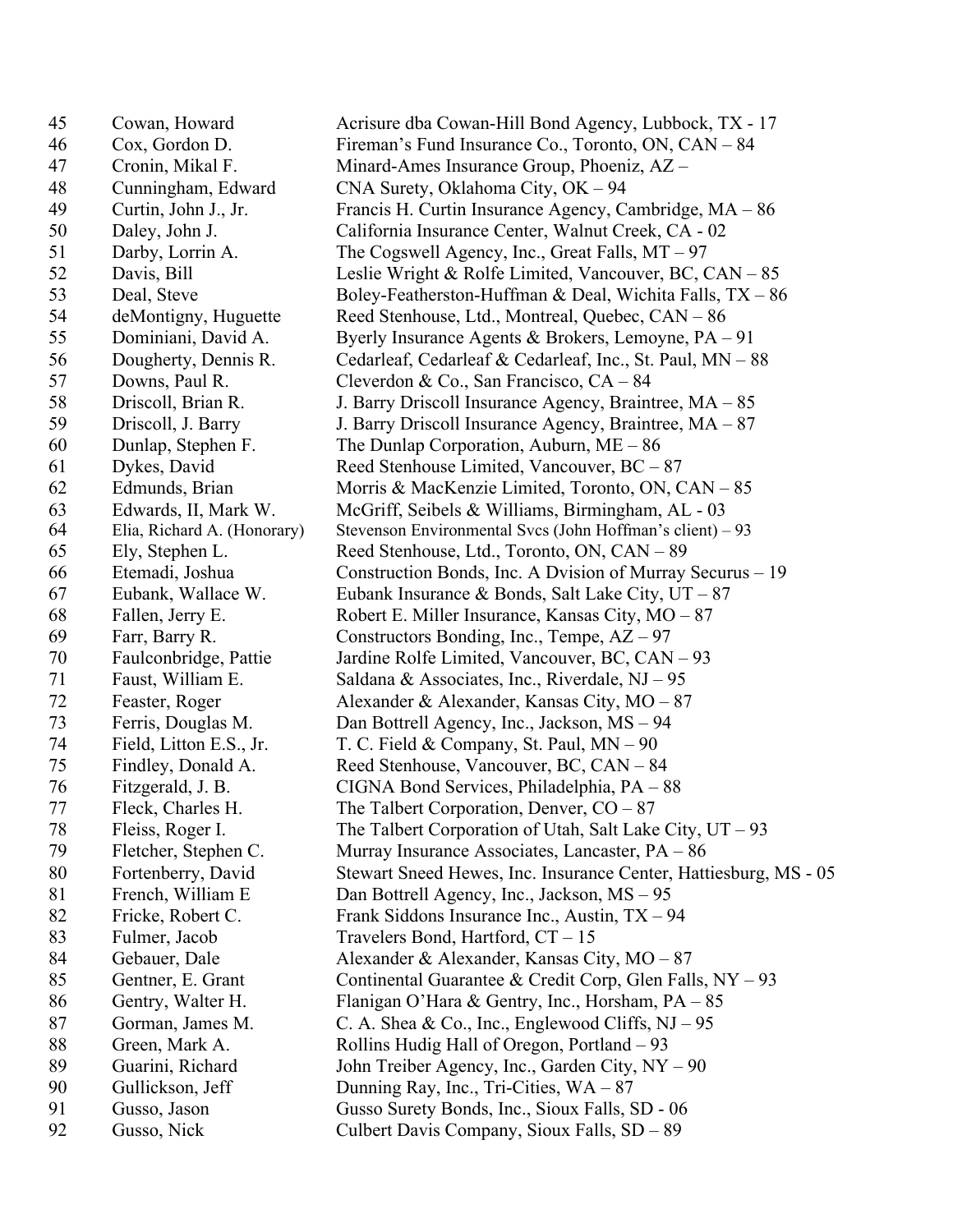Hagins, Edward T. Frederick Rauh and Company, Cincinnati, OH – 85 Hall, Jerold D. Robert F. Driver Company, San Diego, CA – 95 Halliday, John "Stan" Travelers Bond, Hartford, CT – 15 Hanna, Robert J. Granger-Hanna Insurance Associates, Placentia, CA – 95 97 Hannum, John Insurance Company of the West, San Diego, CA – 85 98 Haskell, Bruce S. C. A. Shea & Co., Inc., Englewood Cliffs, NJ – 95 Hayden, Paul National Grange Mutual Insurance, Jacksonville, FL – 05 Heilesen, Robert E. Bratrud Middleton Insurance Brokers, Tacoma, WA – 91 Hendryx, Mark E. Frederick Rauh & Company, Cincinnati, OH – 91 102 Henry, Peter Surre & Goldberg Associates, Plainview, NY – 87 Hoenisch, Robert M. Armstron Insurance Agency, Reno, NV – 84 104 Holland, James P. Marsh & McLennan, Inc., NY, NY – 92 Hrubetz, F. M. La-Mair, Mulock-Condon Co., Des Moines, IA – 84 Hughes, Kevin Gibson Insurance Group, South Bend, IN – 05, 06 Hultgren, Al Payne Financial Group, Inc, Billings, MT – 04, 10 Hylan, Leo P. Como & Nicholson, Bridgeport, CT – 91 Infantine, William J. Infantine Insurance, Inc., Manchester, NH – 93 Jarvis, Francis G., Jr. Alexander & Alexander of CA, Costa Mesa, CA – 89 111 Johnson, Alfred T. R. N. Crawford Company of the South, Columbia, SC – 88 112 Johnson, Ross E Carson Insurance Agency, Charleston, WV – 95 Jordan, Carl M. Culnen & Hamilton, Bloomfield, NJ – 85 Kempner, Robert Vanguard Coverage Corp, Hicksville, NY – 92 Kibler, T. J. Fargo Insurance Agency, Inc., Fargo, ND – 85 King, James M. Gene Lilly Surety Bonds, Lincoln, NE – 93 Koch, Harry D. Harry A. Koch Company, Omaha, NE – 89 Kuehne, Gerald H. G.K. National Surety, Montreal, Quebec, CAN – 87 Kuzmic, Scott R. Vanguard Coverage Corporation, Holmdel, NJ – 91 LaMair, M. A. LaMair-Mulock-Condon Co., Des Moines, IA – 84 Lamberson, John Corroon & Black, San Francisco, CA – 84 122 Lamberson, John C. Corroon & Black of San Jose, San Jose, CA – 87 Lamendola, Robert J. Marsh & McLennan, Inc., Providence, RI – 92 Laursen, Soren R. MCA Bonding, Paramus, NJ – 87 Lavisky, Robert J. Boyle-Vaughan Associates, Columbia, SC – 94 Loehnert, Todd P. Acordia of Kentucky, Inc., Louisville, KY – 94, 00 Lupien, Jack G. John Burnham & Co., San Diego, CA – 84 MacColl, Scott Cigna Bond Services, Philadelphia, PA – 95 129 Maddock, H. Robert Reed Stenhouse Limited, Toronto, ON, CAN – 86 130 Maloney, James M. Marsh & McLennan, Inc., Columbia, SC – 85 Maroney, William F. Fred S. James & Co., of NY, New York, NY – 84 132 Martin, Donald B. Flood & Peterson Insurance, Greeley, CO – 93 McAloon, Robert L. Fireman's Fund Insurance co., Boston, MA – 85 McGovern, Tom Gibson Insurance Group, South Bend, IN - 06 McKee, David J. Constructor's Bonding, Inc., Tempe, AZ – 00 136 McLendon, Robert Fisher Brown, Inc., Pensacola, FL – 95 McNamara, Mary Alice Travelers Bond, Hunt Valley, MD -- 15 McMahon, Lawrence Driver Alliant Insurance, San Deigo, CA - 01 McVeigh, Kim The Hanover Insurance Company, Howell, MI – 94 Melman, Arnold Charles H. Carman, Inc., New York, NY – 85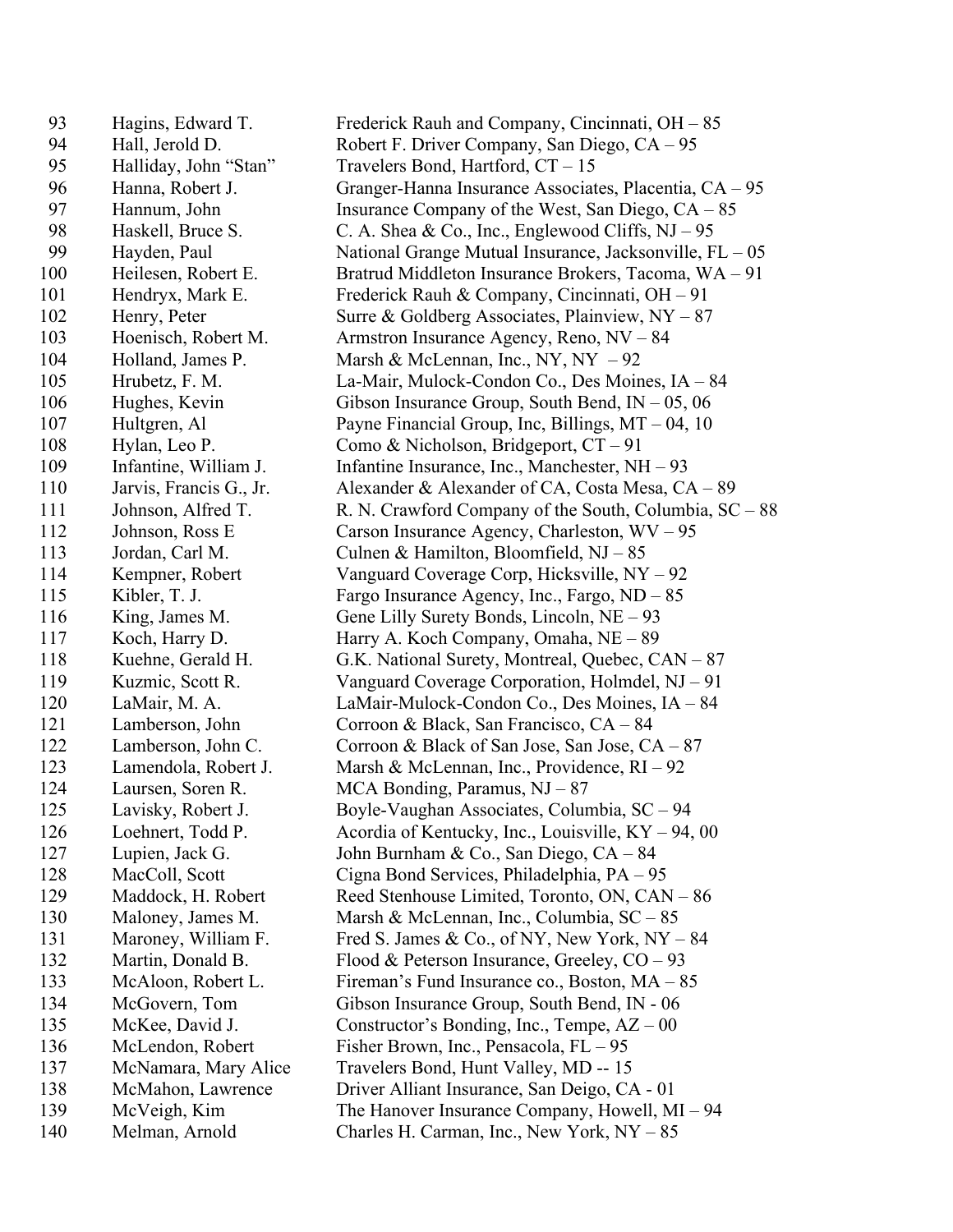| 141 | Merrill, A. Philip     | John Burnham & Co., San Diego, CA – 84                    |
|-----|------------------------|-----------------------------------------------------------|
| 142 | Miclette, David G.     | Bowen, Miclette & Britt Inc. - 07                         |
| 143 | Millar, John           | Falkins McIntosh Reed Stenhouse, Victoria, BC - 89        |
| 144 | Miller, Harold G., Jr. | Arthur J. Gallagher & Co., Itasca, IL $-96$               |
| 145 | Miller, J. Spencer     | Schwartz Brothers Insurance, Chicago, $IL - 87$           |
| 146 | Minard, Steven E.      | Minard-Ames Insurance Services LLC - 08                   |
| 147 | Mitchell, Timothy J.   | Bill Clark & Associates, Denver, CO - 00                  |
| 148 | Moody, Evan E.         | Moody Insurance Agency, Inc., Denver, $CO - 88$           |
| 149 | Moylan, David C.       | Johnson & Higgins of Washington, D.C., Washington $-95$   |
| 150 | Munekawa, Mark         | Woodruff-Sawyer & Co., San Francisco, $CA - 20$           |
| 151 | Munyon, Sioux          | John Burnham & Company, San Diego, CA - 91                |
| 152 | Nabholz, Bob           | Nabholz Construction $-87$                                |
| 153 | Nelson, Kenneth N.     | Monitor Surety Managers, Des Moines, IA - 03              |
| 154 | Newman, Carl W.        | Safeco Insurance Cos., Redmond, $WA - 85$                 |
| 155 | Niemeyer, Debra J.     | John Burnham Co., San Diego, CA – 96                      |
| 156 | Nowacki, Donald K.     | Reliance Surety, Santa Rosa, CA (formerly Firemans) - 99  |
| 157 | O'Donnell, Hugh L.     | Robert E. Miller Insurance Agency, Kansas City, $MO - 87$ |
| 158 | Orlando, Michelle      | Dunlap Insurance and Bonding, Auburn, ME - 01             |
| 159 | Paez, Alberto          | The Travelers, San Antonio, $TX - 85$                     |
| 160 | Pateidl, James C.      | Lockton Insurance Agency, Prairie Village, $KS - 85$      |
| 161 | Payne, Terry           | Terry Payne & Co., Missoula, $MT - 87$                    |
| 162 | Peck, Robert F.        | Holmes Murphy, Des Moines, $IA - 96$                      |
| 163 | Peterson, Courtney T.  | Hilb, Rogal, and Hamilton, Denver, CO - 00                |
| 164 | Peterson, Ted J.       | Marsh & McLennan, Inc., Cleveland, $OH - 93$              |
| 165 | Prenger, M. R.         | Industrial Indemnity, Walnut Creek, $CA - 85$             |
| 166 | Provost, Lloyd         | The Surety Association of America, Iselin, $NJ - 93$      |
| 167 | Pruett, Don C.         | Robert E. Miller Insurance, Kansas City, $MO - 87$        |
| 168 | Ranger, Karen K.       | Minard-Ames Insurance Group, Phoenix, $AZ - 92$           |
| 169 | Reagin, Charles        | Wright & Percy, Baton Rouge, LA - 05                      |
| 170 | Redmond, John          | CNA Surety, Indianapolis, $IN - 94$                       |
| 171 | Reynolds, R. Wayne     | E. H. Crump Company of GA, Inc., Atlanta, GA – 88         |
| 172 | Riedinger, Matthew D.  | Riedman Corporation, Rochester, NY - 00                   |
| 173 | Rolfe, M. Havelock     | Jardine Rolfe Limited, Vancouver, BC, CAN – 90            |
| 174 | Rosenberg, Matthew J.  | Rosenberg & Parker - 07                                   |
| 175 | Rothey, Douglas J.     | Insurance Management Associates of CO, Denver, CO – 94    |
| 176 | Ryan, Ken              | Corroon & Black, Pasadena, $CA - 891$                     |
| 177 | Schaller, James A.     | Aon Risk Services, Irvine, CA - 03                        |
| 178 | Schnee, Nancy          | The Allied Group of Insurance Cos., Jericho, $NY - 96$    |
| 179 | Schramm, John          | Dawson Insurance Company, Cleveland, OH - 01              |
| 180 | Schuetz, M. J., Jr.    | M. J. Schuetz Agency, Indianapolis, IN $-90$              |
| 181 | Scott, Stephen M.      | Bush, Cotton, Thompson & Scott, Kirkland, WA - 92         |
| 182 | Seitlin, R. Louis      | Seitlin and Company, Miami, FL - 85                       |
| 183 | Seitz, G. Mike         | Seitz Agency, Lawrenceburg, $IN - 86$                     |
| 184 | Shepherd Jr., Richard  | Shepherd Agency, Ft. Washington, PA - 99                  |
| 185 | Sibley, Benjamin P.    | Huckleberry, Sibley & Harvey, Winter Park, $FL - 85$      |
| 186 | Sitnoveter, Samuel L.  | Lasry Corretora de Seguros S/C Ltda, San Paulo, Brazil-96 |

<span id="page-3-0"></span><sup>1</sup> No longer in surety industry  $-4/12/2004$